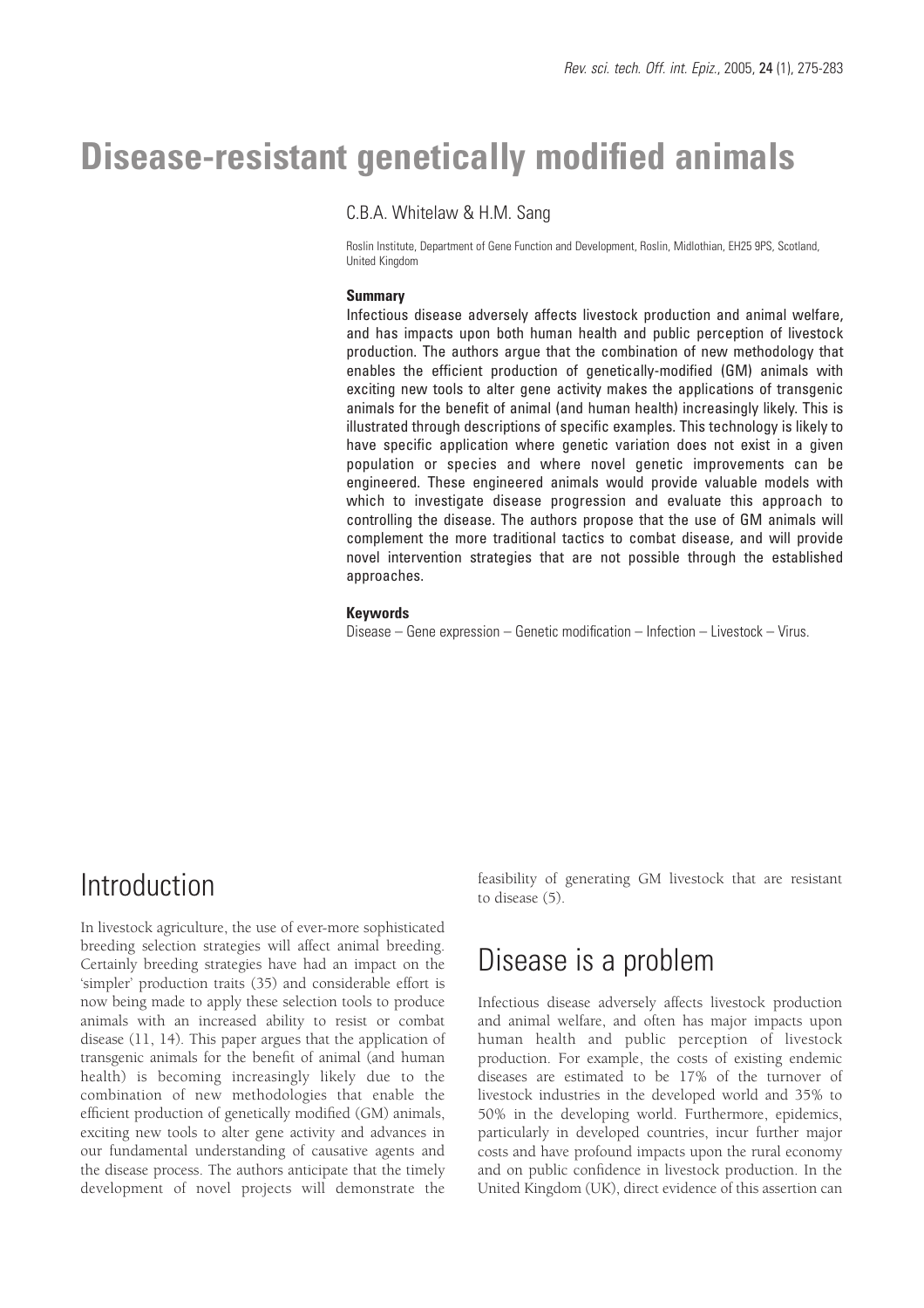be seen in the cases of bovine spongiform encephalopathy and the recent foot and mouth disease virus (FMDV) outbreak.

Disease affects the sustainability and competitiveness of a community, and animal disease also has many effects on human health, for example:

– food safety is compromised when food is contaminated with infectious pathogens and with chemicals used to control and treat infections

– antibiotic resistance may arise from the excessive and inappropriate use of antibiotics

– zoonotic infections are often harboured by domestic livestock (as is seen in the global effect of influenza).

Disease arises as a consequence of infection in the host animal by an infectious agent. Infectious agents include entities such as prions for transmissible spongiform encephalopathies; microparasitic pathogens such as viruses, bacteria or protozoa; or macroparasites such as helminths or nematodes. To control disease effectively requires an understanding of the host-pathogen interaction for that particular disease.

Current major advances in gene transfer technologies, in parallel with the significant new genetic information provided by genomic technologies, have made it possible to investigate the host-pathogen interaction in more detail than ever before. Major advances in our understanding of disease are likely to be achieved within the next few years. These technologies will lead to new opportunities for diagnosis, intervention and the selective breeding of animals for resistance. The combination of advanced gene transfer technologies and traditional disease control measures, should allow for more effective and sustainable disease control.

## How can we combat disease?

Disease control strategies focus on either the pathogen or the host. Traditionally, control of animal disease has involved the destruction of the pathogen or the vector carrying the pathogen, e.g. through vaccination, treatment with antibiotics and other drugs, and spraying swamps with dichlorodiphenyltrichloroethane (DTT) to kill mosquitoes. Disease can also be controlled through culling. This latter approach requires defined animal populations, as in the replacement of the sheep population in Iceland to eradicate scrapie, and substantial political support to cover the huge financial burden involved; the recent slaughter campaign to eradicate FMDV from the UK may serve as an example of such costs.

Despite the success of these traditional strategies in combating specific diseases, there are many continuing challenges relating to animal health and disease. Many previously-used control strategies, e.g. antibiotic use, are now less available due to legislation, or because the pathogen has evolved in such as way that the control strategy is no longer effective, as in the case of antibiotic or anthelmintic resistance. Furthermore, new issues arise continually, and some disease control problems simply remain unsolved. As an alternative to traditional approaches, powerful genetic tools are becoming available to assist in the fight against disease.

Ever since humans first domesticated wild species of herbivores a few thousand years ago, they have been genetically modifying these species for their own purposes indirectly through selection. To a large extent, the huge differences between today's livestock and their progenitors are testament to how successful selective improvement has been. Until relatively recently, this form of genetic improvement was done without any knowledge of the underlying mechanisms. Animals were selected on observable phenotype. Now, with the advent of molecular tools that enable the genetic nature of the desirable trait to be distinguished, a directed approach to the genetic improvement of livestock is possible. Sophisticated statistical and computing tools now enhance conventional genetic selection (35), although traits such as fertility and disease resistance have still proved difficult to measure and improve.

Although robust and successful, conventional breeding is limited in that animals produced by mating two selected individuals are a genetic mixture of the two parents. Thus, unknown or undesirable traits can be co-selected inadvertently. In addition, only those genetic loci present in the parent can be selected, which severely limits the range and extent of genetic improvement. Gene addition through transgenic technology potentially offers a route to overcome these limitations.

Genetic modification offers alternative strategies to traditional animal breeding. This technology is likely to have specific application where genetic variation does not exist in a given population or species and where novel genetic improvements can be engineered. With either approach, the intention would be to enhance the ability of the animals to mount an appropriate immune response against the pathogen (which could require dampening down the immune system at strategic stages) or to generate an effective system that would directly block pathogen entry or directly destroy the pathogen. Indeed, a combination of strategies may prove to be the most successful approach.

The strategy of improving the immune response (a new strategy for which experimental examples are only now being tested) could be used in instances where specific gene alleles that confer resistance are present in a species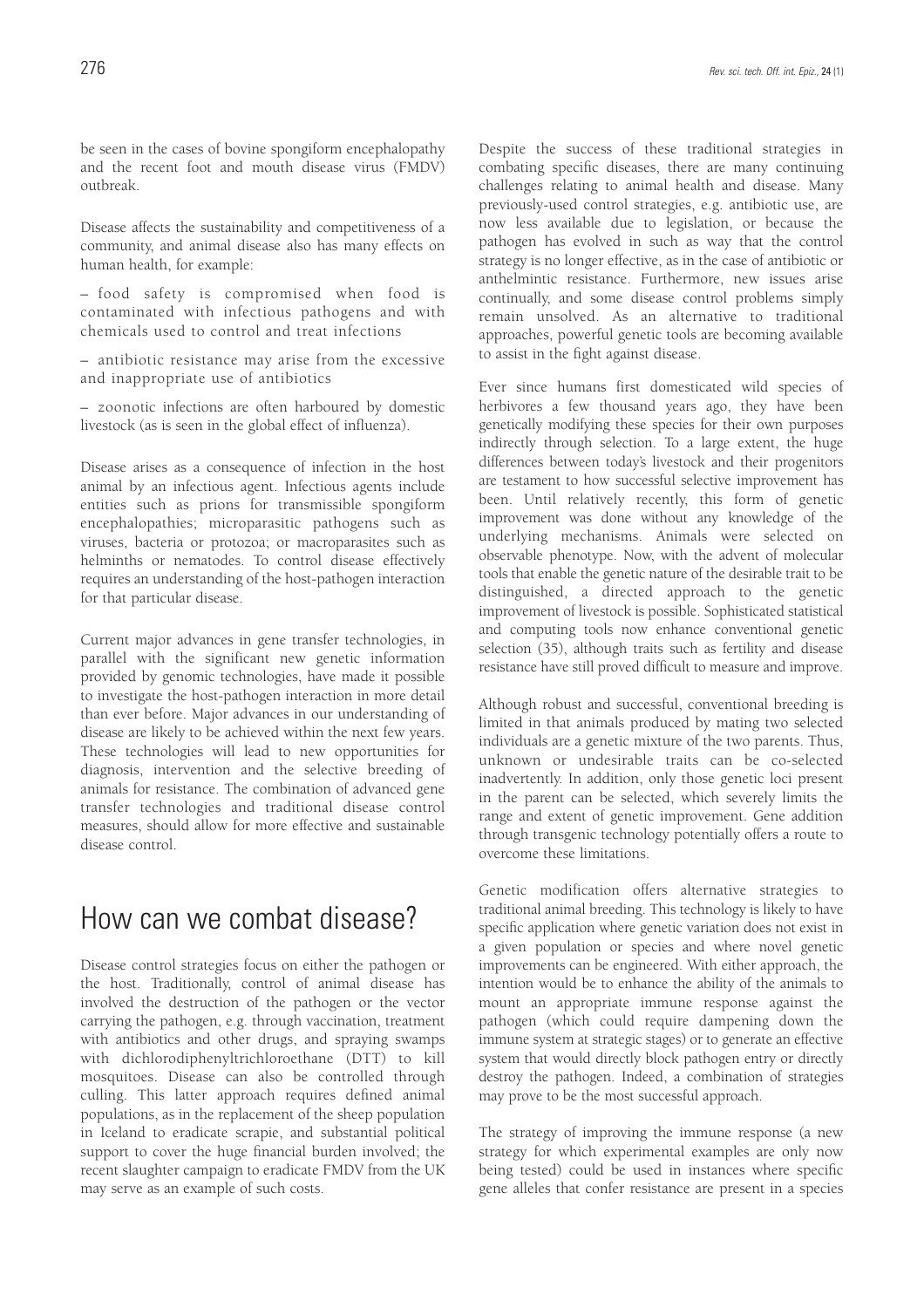but have been lost from commercial populations. The *Mx* genes of vertebrates were first discovered in mice because of the ability of functional alleles to induce a potent antiviral state in response to infection by specific groups of viruses, including influenza. Chickens also have an *Mx* gene, but the allele present in most commercial lines is apparently not functional, due to a single amino acid substitution (16). It is anticipated that many more examples like this will be identified. Indeed, even when a desirable allele is present in a non-mainstream population, it may prove difficult to introduce into a given genotype due to the co-introduction of many unrelated traits, which is a consequence of breeding strategies. The authors propose that incorporation of this type of genetic natural variation into commercial breeding populations would be a productive use of genetic modification technology.

Perhaps even more exciting is the potential of GM technology to allow novel genetic traits to be generated. In this scenario the introduced trait would not be normally found in nature; the aim, however, would be to mimic or interfere with specific aspects of the infectious agent. There are various possible strategies, as listed below, and the authors anticipate that current efforts in disease biology will enable more to be devised; for some strategies there is preliminary data to encourage further exploration of this use of GM technology:

*a)* Dominant-negative proteins: the introduction of mutant versions of key factors in pathogen infection, such as cell surface receptors, can block disease progression (33)

*b)* Ribonucleic acid interference (RNAi): this strategy relies on the ability of specific short RNA sequences to anneal with the RNA of the pathogen, causing destruction of the foreign RNA. RNAi requires access to the target RNA, which may limit this approach to viruses (5, 27, 43)

*c)* Ribonucleic acid decoys: expression of RNA sequences that mimic specific sequences within a pathogen can disrupt the activity of the pathogen's replication machinery (23, 42). Again, this approach is probably restricted to specific viruses, with influenza being a good candidate

*d)* Antibodies: the transgenic production of antibodies in the host animal may act in an analogous manner to vaccination (17, 26, 39).

# Disease-resistant genetically modified farm animals

Genetically modified animals resistant to disease could be used by our society in two ways. First, these engineered animals would provide valuable models with which to investigate disease progression and evaluate this approach to controlling the disease. In this scenario, it is likely that important information relevant to human disease may also be indirectly found. Alternatively, the GM disease-resistant animal could be introduced into the breeding stock. To propose such an introduction is controversial, as it would result in GM animals entering the food chain. However, this issue needs to be discussed; the technology is in place to generate these animals now and the authors believe that some animal diseases justify its use. To demonstrate current thinking in this area specific illustrations are provided below.

Foot and mouth disease virus is probably the most contagious mammalian virus and can cause economic losses measured in billions, rather than millions, of dollars. Depending on where you are in the world, this virus is either an endemic problem or a potential serious epidemic disease (9); the 'stamping-out' policy associated with the serious 2001 UK outbreak led to at least 6 million animals being slaughtered, most of whom were probably entirely healthy.

Several issues restrict our ability to combat FMDV (40). Vaccination and slaughter have classically been used to control animal virus diseases. The FMDV vaccine is effective, but was discontinued in the European Union as a result of cost-benefit analysis. The problems with using FMDV vaccines are well documented: biosecurity in production/innocuity testing, the need for frequent administration, and the effects upon trade of the presence of antibodies in animals.

Disease caused by a related virus, poliovirus, is very effectively controlled by routine vaccination – even though issues of concern are appearing with regard to this successful programme (28) – but it is not as simple for FMDV for several reasons. First, there are seven serotypes and many strains of FMDV, whereas there are only three serotypes of poliovirus. In addition, a range of target species can be affected (such as cattle, sheep and pigs). Second, a single administration of the live, attenuated, poliovirus vaccine confers life-long immunity, whereas administrations of the killed, inactivated, FMDV vaccine are required throughout the life of cattle to maintain protective antibody levels. Unlike poliovirus vaccination, FMDV vaccination does not use a live, attenuated strain of the virus, and highly pathogenic FMDV needs to be grown in bulk for vaccine preparation, with obvious attendant biosecurity risks. If an outbreak occurs, contingency or 'ring' vaccination has the major drawback of the time-lag before a protective barrier of immune animals is created. Following vaccine administration it takes seven to ten days for a protective immune response to be mounted; thus 'ring-fence' vaccination might not have contributed substantially to halting the recent devastating epidemic in the UK (15). On a number of grounds, mass slaughter is becoming socially unacceptable and will be increasingly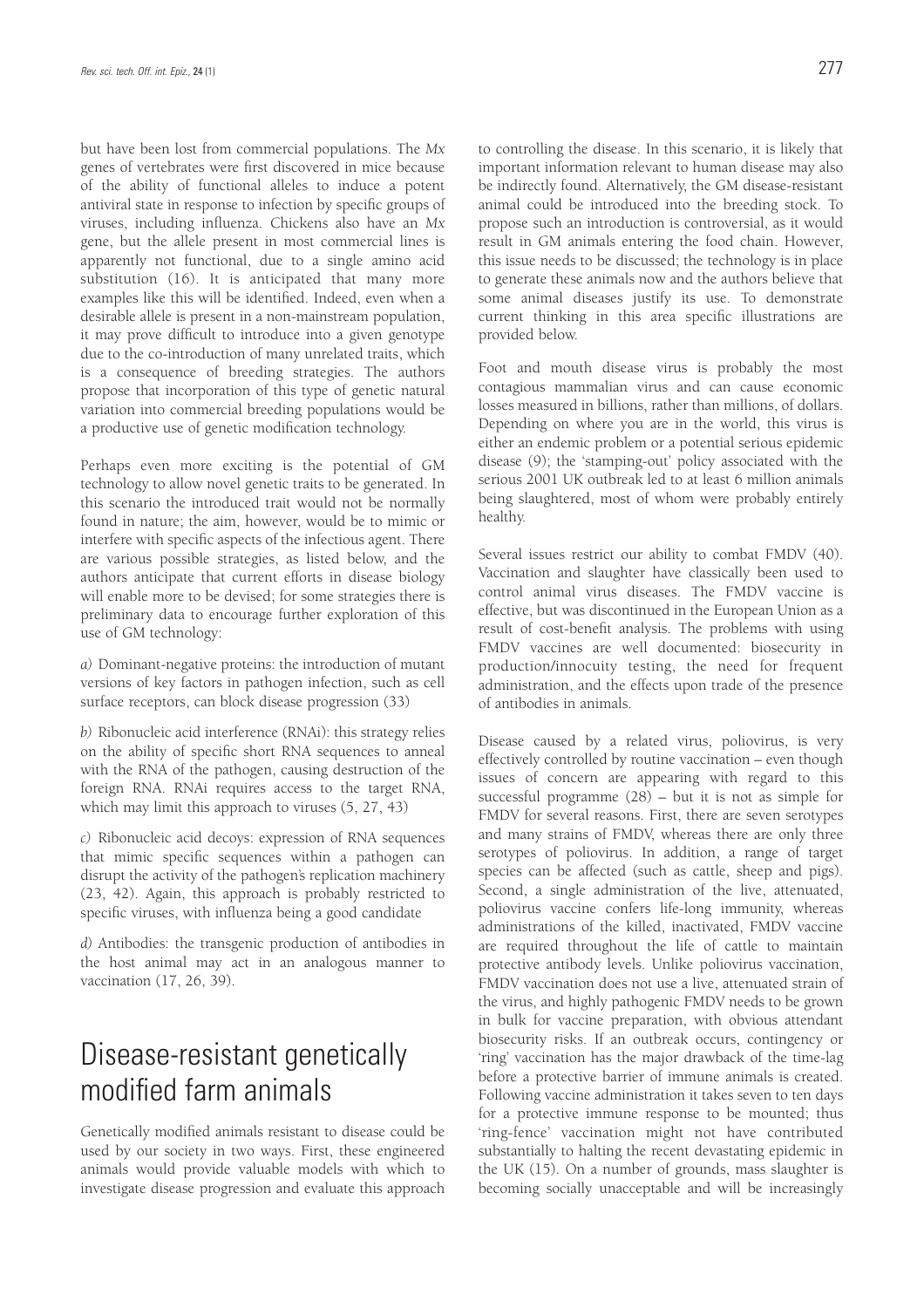difficult to implement effectively. Taken together, these issues indicate an acute need for new approaches to combat FMDV infection and the authors have suggested that RNAi might be the strategy of choice. If successful, such an RNAi strategy would be equally applicable to a range of other highly significant virus pathogens; RNA viruses comprise over two-thirds of the OIE list-A pathogens. Encouragingly, early experiments in a mouse model (3) support this claim.

Another candidate for RNAi strategies is Marek's disease (MD) in chickens, which is caused by a herpesvirus and has traditionally been controlled by the widespread use of live attenuated vaccines. However, this intervention strategy has not been able to prevent the evolution of a more virulent MD virus, with concomitant increases in disease severity (1). Therefore, there is again an urgent need to develop new approaches for MDV control, and strategies using RNAi may prove productive.

Human influenza virus is notorious for its ability to repeatedly re-assort, using genome segments with those from avian or swine influenza viruses (21). The effect can be devastating; more people died of Spanish influenza in 1918 than died in the preceding World War! Today, the spread of new influenza viruses on a global scale will occur extremely rapidly (31, 45). Despite the availability of effective vaccines and antiviral drugs, combined with integrated surveillance networks, it is unlikely that the international community could prevent a global epidemic with potentially devastating consequences and highly virulent new influenza virus strains. This risk is ever present, as demonstrated by the 1997 Hong Kong epidemic and the ongoing outbreak in Holland. Central to this cycle of virus evolution are domestic species such as pigs and chickens. Therefore, strategies that target these species could have a dramatic effect in reducing the risk of influenza epidemics. In this regard, two RNA-based approaches may prove useful. Studies in mice have demonstrated the feasibility of using RNAi approaches (8, 44), while the specific viral genome structure and replication requirements make RNA-decoys a likely proposition.

The authors have used these two examples to justify the use of GM animals. There are other possibilities that also deserve consideration, such as:

– the use of animals engineered to produce antibodies in milk that confer passive immunity to offspring, for example against coronavirus infection (17, 39)

– the use of dominant-negative proteins for the treatment of human immunodeficiency virus infection, if this technique could be combined with an effective method of gene transfer (22)

– dominant-negative versions of virus receptors, which are an appealing option and have been shown to prevent pseudorabies infection in mice (33).

To date, these strategies are largely restricted to mouse models, with very few transgenic farm animal studies being attempted; one of the first was an attempt to make pigs resistant to influenza virus by transgenically enabling the animals to express Mx proteins (30). The potentially powerful beneficial effect of expressing a murine *Mx* gene in the chick, conferring resistance to influenza infection, has been demonstrated in cell culture experiments (7). However, to date there has been a failure to transfer these exciting ideas to practical techniques for livestock; the few pioneering GM livestock studies were not able to generate disease-resistant animals. The main reason for the lack of progress in livestock is primarily the cost involved in generating transgenic livestock and birds. This in turn is primarily due to the inefficiency of current methods of transferring genes into farm animals. The paper will now describe how this limitation has been largely overcome for some applications, and propose that a new era in GM livestock and birds is emerging.

# Are we limited by technical inefficiency?

Transgenic animals carry a segment of foreign deoxyribonucleic acid (DNA) – the transgene – inserted in their germline, which is inherited in a Mendelian fashion. The first transgenic livestock were generated two decades ago using the pronuclear injection method (10). More recently, nuclear transfer techniques (2, 48) have been adapted for making transgenic livestock that allow more precise modifications, such as the disruption of a specific endogenous gene (6, 24). However, attempts to generate GM birds such as chickens have proved technically demanding (36), and on the whole, the techniques for generating transgenic livestock and birds, as described below, are inefficient and expensive.

### **Pronuclear injection**

Pronuclear injection, a technique developed in the mouse, which involves direct introduction of a DNA construct into one of the two pronuclei of the fertilised egg, was the technique used to produce the early transgenic livestock (10, 3). However the efficiency of this method is low: usually only 3% to 5% of the animals born carry the 'transgene'. Nevertheless, it is a robust technique and it has been used to develop the animal bioreactor concept whereby animals are engineered to produce pharmaceutical proteins in their milk (4, 48, 50).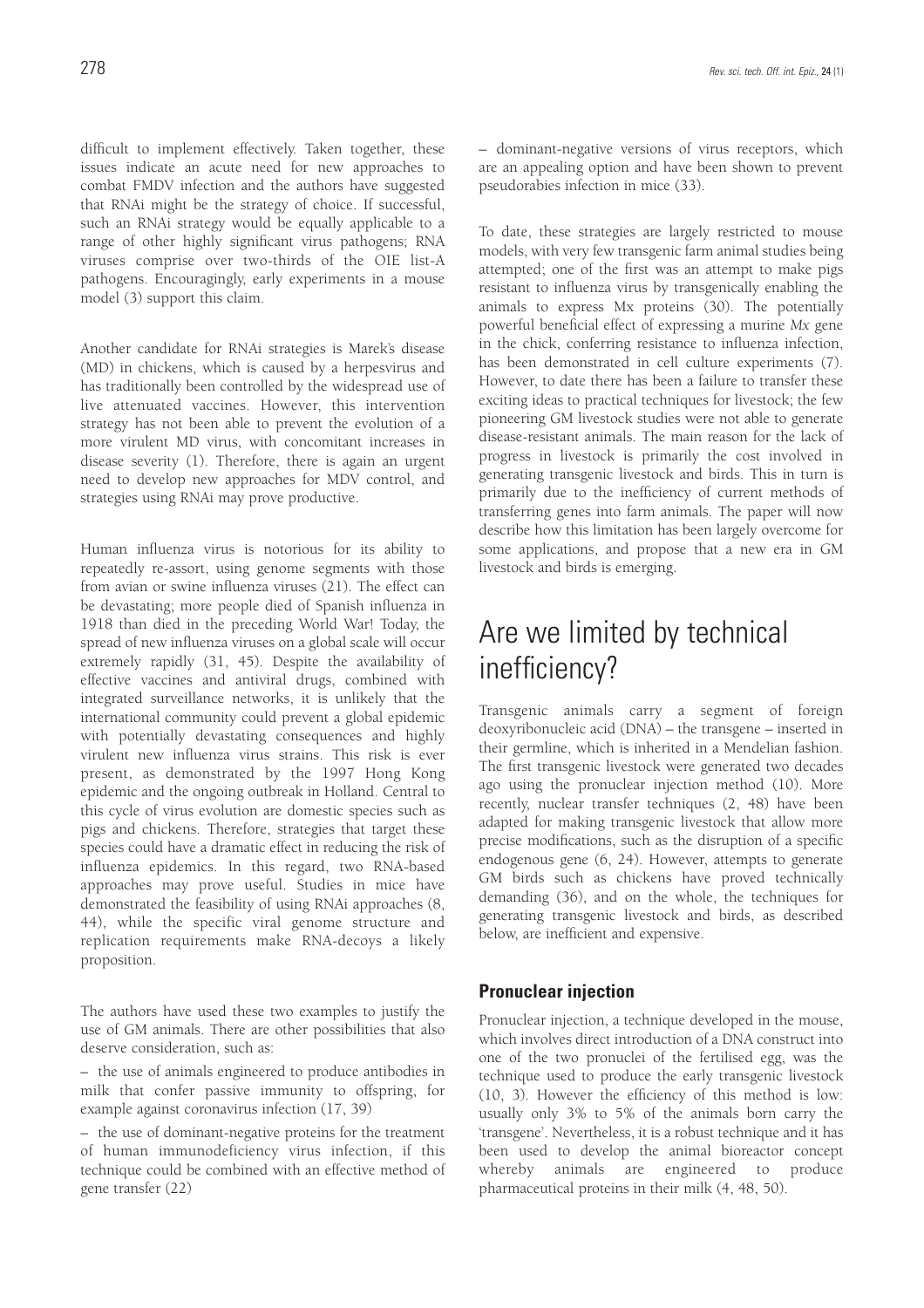## **Gene targeting**

Pronuclear injection enables only the random addition of genes to the germline. It does not allow the precise modification of the germline required for the specific deletion or modification of endogenous genes. In the mouse, techniques for knocking out genes were established during the 1980s (38). In this approach endogenous genes are targeted by homologous recombination in totipotent embryonic stem (ES) cells in culture. These cells are then re-introduced into the early embryo to colonise the tissues of the developing mouse. Unfortunately, despite intensive effort, this technology is limited to the mouse, as no germline-competent ES cells have been described for any other mammalian species (41). The reason for this lack of success is unclear, and certainly does not reflect the massive amount of effort that has been directed towards this goal for over a decade. In some quarters, there is the hope that, as a result of the experience gained through the isolation and maintenance of human ES cells, new efforts to generate ruminant ES cells may be more productive.

The advent of cloning by nuclear transfer from somatic cells (2, 49) offered an alternative solution. Endogenous genes in somatic cells can be targeted by homologous recombination in much the same way that this is done in mouse ES cells. Nuclei can be transferred from these targeted cells to enucleated oocytes in cloning experiments. The first report of a cloning strategy being used to generate transgenic livestock described the replacement of the sheep collagen gene with an expression cassette designed to target the expression of human factor IX to milk (24). The second report described the generation of a lamb carrying a disruption of the *PrP* gene (6), which determines resistance to scrapie and BSE; subsequent studies are generating cattle that lack this gene (19). This method has also allowed the transfer of large DNA fragments (18). However, the very few successes that have been reported using the nuclear transfer approach highlights just how technically demanding it is.

## **Techniques for the production of transgenic birds**

There are significant differences between the reproductive physiology of birds and mammals, which have made it impossible to directly apply methods of genetic modification developed for mammals to the production of transgenic birds. Avian embryos develop from a very large yolky egg that is enveloped in a hard shell after fertilisation and then incubated. By the time a fertile egg is laid, the chick embryo has already developed to a stage at which the embryo consists of approximately 60,000 cells. Despite the technical challenges, several methods are being developed that have been successful to some extent (36, 51). Zygotes recovered from laying hens shortly after fertilisation can be injected with transgene constructs and cultured to give hatched chicks, 1% of which will be transgenic (37). It is easy to obtain fertile new-laid eggs, but as development of the embryo is advanced at the time of laying, attempts to genetically modify embryos at this stage result in production of chimeric animals that may not have transgenic germline cells.

The greatest successes in the production of transgenic birds have been achieved using vectors derived from avian retroviruses. Different retroviral vectors have been developed, with the highest success achieved by using a vector derived from spleen necrosis virus, where one transgenic male is identified from 15 potential transgenics (29). The use of avian virus vectors has technical problems associated with poor levels of expression of transgenes carried by the vectors and potential high risks of recombination with retroviruses that are prevalent in commercial poultry populations. These problems may be overcome by the use of lentiviral vectors, as discussed below.

## **New methods**

There have been numerous recent developments in animal transgenesis. Some – such as sperm-mediated gene transfer (20), especially if combined with intracytoplasmic-sperm injection (32) – are appealing, but still lack the robust character needed to attract more general interest. In the opinion of the authors, the most encouraging development with respect to the genetic modification of livestock relates to the use of viral vectors, particularly those based on lentiviruses (12, 13, 25, 34, 46, 47), that offer a solution to current limitations through dramatic increases in efficiency. This use of this type of vector-delivery of transgenes may mark the beginning of a new era in transgenic livestock simply by reducing the cost involved in their generation.

# The future for genetically modified farm animals

In the UK, the FMDV and BSE crises have demonstrated how seriously public confidence and the rural economy can be affected by outbreaks of animal disease. Other, less prominent diseases of livestock are also of concern because of their effect on human health, animal welfare and/or the economics of livestock production. There is a need to reexamine the best ways of controlling disease outbreaks in farm animals, not just in the case of the diseases that have captured the headlines but across the board. Perhaps the most important targets are those endemic diseases that blight the economy and society of developing countries.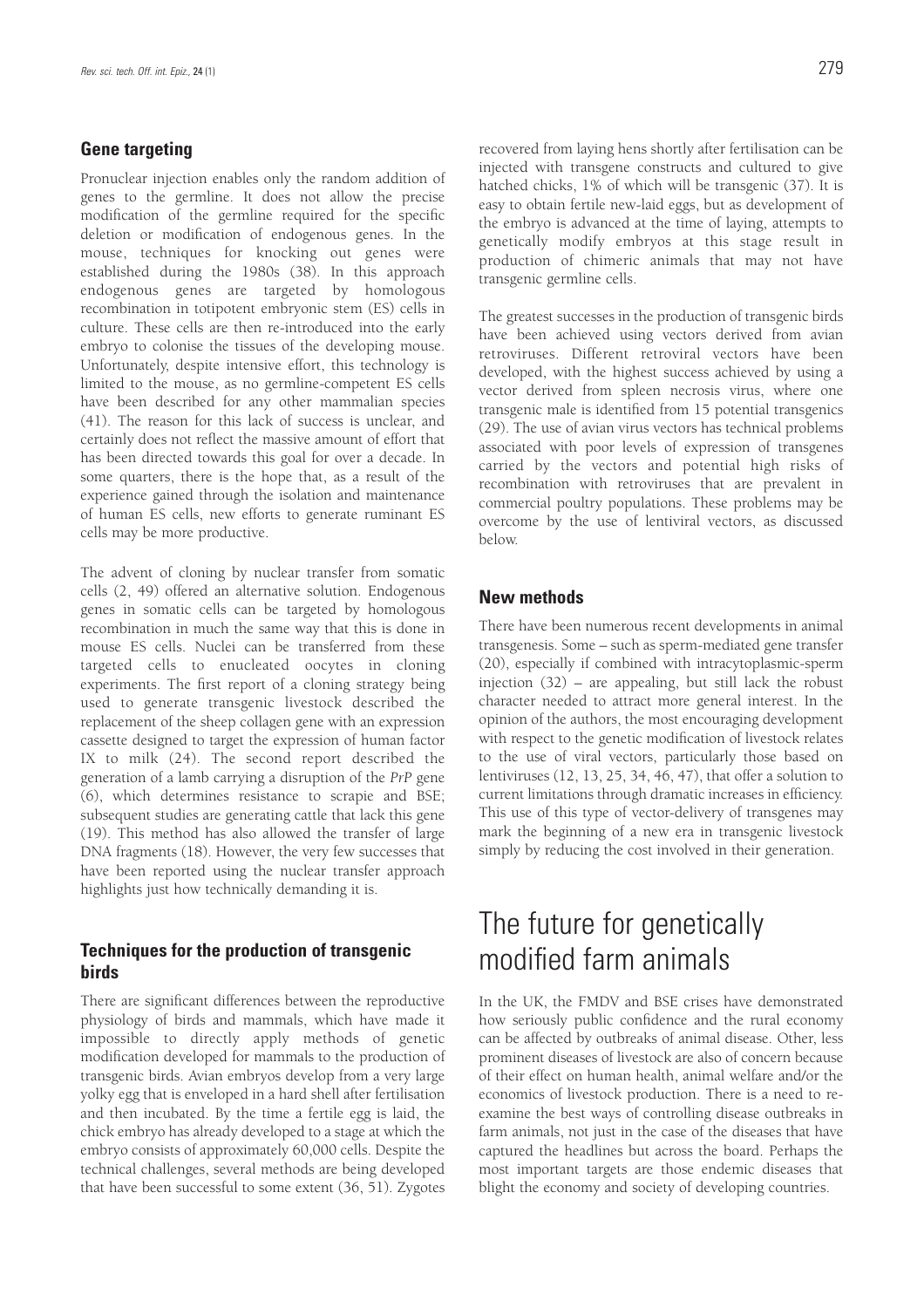Diseases in farm animals can be controlled by vaccination, the use of drugs, improved husbandry and by breeding animals for improved resistance. Successful management of disease is likely to include a combination of approaches. The authors propose that the use of GM animals will complement these more traditional tactics, and provide novel intervention strategies that are not possible through the established approaches. They do not anticipate that GM will be the primary tool in the fight against disease, but rather that its use will be restricted to specific diseases. Encouragingly, experimental results from model systems indicate that GM strategies can work (3, 8, 17, 44).

Study of the host-pathogen interaction is growing rapidly since it is seen as a major area for the fruitful application of genomics, particularly in North America and Western Europe. Research worldwide into host-animal responses to infectious disease is fragmented. The capacity to genetically modify farm animals is restricted to a few countries, indeed to only a few laboratories in these countries. More cooperation is required, and the decisionmaking bodies have to find the confidence to support what is both an exciting scientific frontier and one that may bring huge benefit to animals and humans through combating disease.

m.

## **Animaux génétiquement modifiés résistants à certaines maladies**

### C.B.A. Whitelaw et H.M. Sang

#### **Résumé**

Les maladies infectieuses ont des conséquences néfastes pour l'élevage et le bien-être animal et influent à la fois sur la santé humaine et sur la perception du public quant à la production animale. Les auteurs affirment que les nouvelles méthodologies qui permettent la production efficiente d'animaux génétiquement modifiés (GM), associées aux nouveaux outils prometteurs visant à modifier l'activité des gènes, accroissent de plus en plus les probabilités d'applications des animaux transgéniques au service de la santé animale (et de la santé humaine). La description d'exemples spécifiques illustre ce propos. Cette technologie a toutes les chances de trouver une application spécifique quand la variation génétique est absente au sein d'une population ou d'une espèce donnée et quand de nouvelles améliorations génétiques peuvent être produites. Ces animaux issus du génie génétique fourniront des modèles utiles permettant d'étudier l'évolution de la maladie et d'évaluer cette approche appliquée au contrôle des maladies. Les auteurs estiment que les animaux GM seront utilisés en complément des mesures plus traditionnelles prises pour combattre une maladie et représenteront de nouvelles stratégies d'intervention que ne permettent pas les méthodes en vigueur.

#### **Mots-clés**

Élevage – Expression des gènes – Infection – Maladie – Modification génétique – Virus.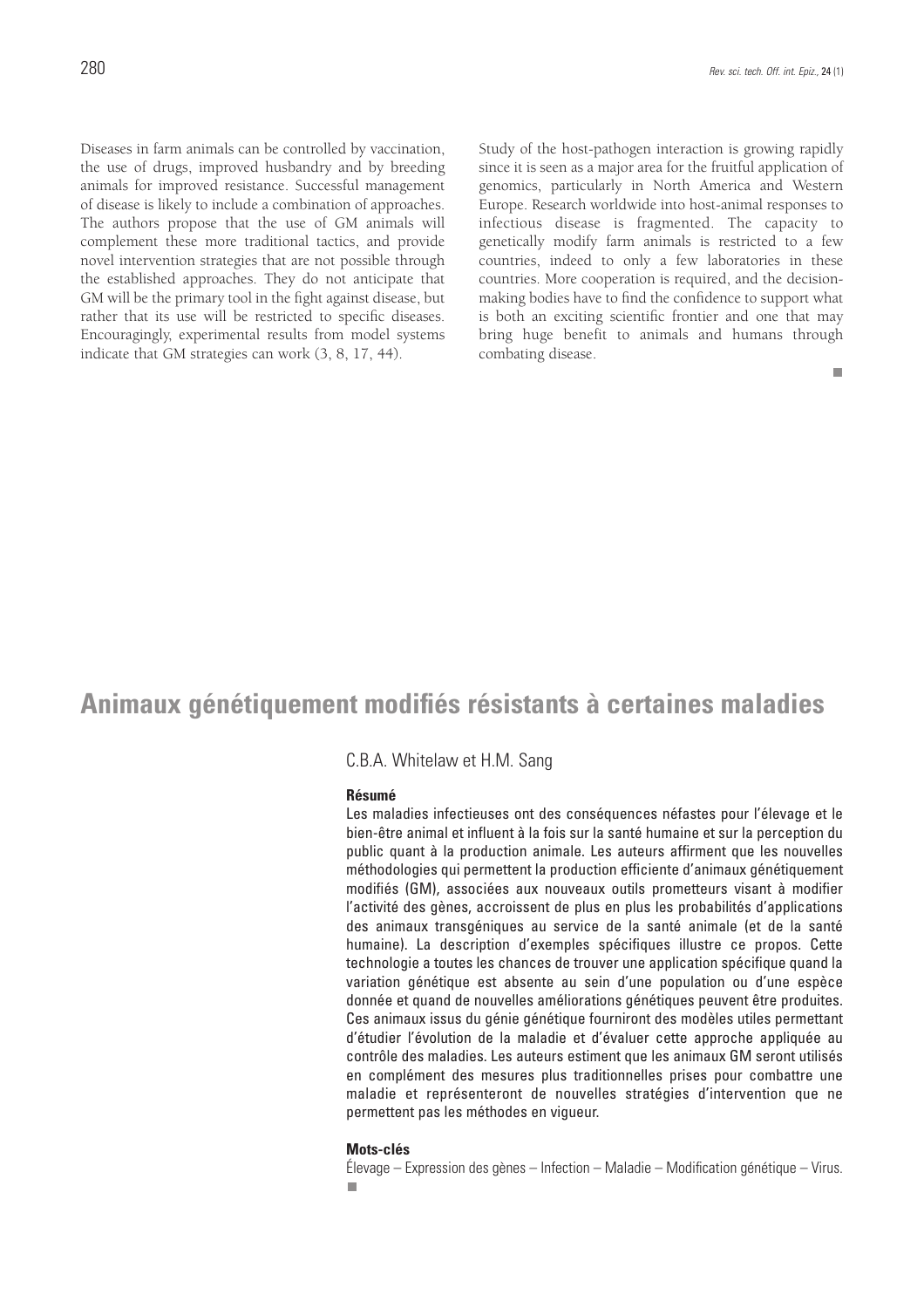## **Animales modificados genéticamente resistentes a las enfermedades**

C.B.A. Whitelaw & H.M. Sang

#### **Resumen**

Las enfermedades infecciosas perjudican la producción ganadera y el bienestar de los animales, influyen en la salud humana y animal y modifican la imagen de la producción pecuaria ante la opinión pública. Los autores postulan que la combinación de nuevos métodos para generar con gran eficiencia animales modificados genéticamente y de las nuevas y prometedoras herramientas para modificar la actividad génica, hace cada vez más probable que se utilicen animales transgénicos en beneficio de la salud animal (y también humana), extremo que ilustran con varios ejemplos concretos. Es probable que esta tecnología tenga aplicaciones específicas cuando una población determinada no presente variación genética o cuando puedan obtenerse por ingeniería mejoras genéticas novedosas. Estos animales obtenidos por ingeniería genética ofrecerían interesantes modelos con los que analizar la progresión de ciertas enfermedades y evaluar este tipo de soluciones para combatirlas. Los autores predicen que el uso de animales modificados genéticamente vendrá a complementar los métodos convencionales de lucha zoosanitaria y traerá consigo estrategias originales de intervención que hasta la fecha, con los planteamientos al uso, no resultaban factibles.

#### **Palabras clave**

Enfermedad – Expresión génica – Ganado – Infección – Modificación genética – Virus. п

# **References**

- 1. Baaten B.J., Butter C. & Davison T.F. (2004). Study of hostpathogen interactions to identify sustainable vaccine strategies to Marek's disease. *Vet. Immunol. Immunopathol.*, **100** (3-4), 165-177.
- 2. Campbell K.H., McWhir J., Ritchie W.A. & Wilmut I. (1996). – Sheep cloned by nuclear transfer from a cultured cell line. *Nature*, **380** (6573), 64-66.
- 3. Chen W., Yan W., Du Q., Fei L., Liu M., Ni Z., Sheng Z. & Zheng Z. (2004). – RNA interference targeting VP1 inhibits foot-and-mouth disease virus replication in BHK-21 cells and suckling mice. *J. Virol.*, **78** (13), 6900-6907.
- 4. Clark A.J., Bessos H., Bishop J.O., Brown P., Harris S., Lathe R., McClenaghan M., Prowse C., Simons J.P., Whitelaw C.B.A. & Wilmut I. (1989). – Expression of human anti-hemophilic factor IX in the milk of transgenic sheep. *Biotechnology*, **7**, 487-492.
- 5. Clark J. & Whitelaw B. (2003). A future for transgenic livestock. *Nat. Rev. Genet.*, **4** (10), 825-833.
- 6. Denning C., Burl S., Ainslie A., Bracken J., Dinnyes A., Fletcher J., King T., Ritchie M., Ritchie W.A., Rollo M., de Sousa P., Travers A., Wilmut I. & Clark A.J. (2001). – Deletion of the  $\alpha(1,3)$  galactosyl transferase (GGTA1) gene and the prion protein (PrP) gene in sheep. *Nature Biotechnol.*, **19** (6), 559-562.
- 7. Garber E.A., Chute H.T., Condra J.H., Gotlib L., Colonno R.J. & Smith R.G. (1991). – Avian cells expressing the murine Mx1 protein are resistant to influenza virus infection. *Virology*, **180** (2), 754-762.
- 8. Ge Q., McManus M.T., Nguyen T., Shen C.H., Sharp P.A., Eisen H.N., Chen J. (2003). – RNA interference of influenza virus production by directly targeting mRNA for degradation and indirectly inhibiting all viral RNA transcription. *Proc. natl Acad. Sci. USA.*, **100** (5), 2718-2723.
- 9. Grubman M.J. & Baxt B. (2004). Foot-and-mouth disease. *Clin. Microbiol. Rev.*, **17** (2), 465-493.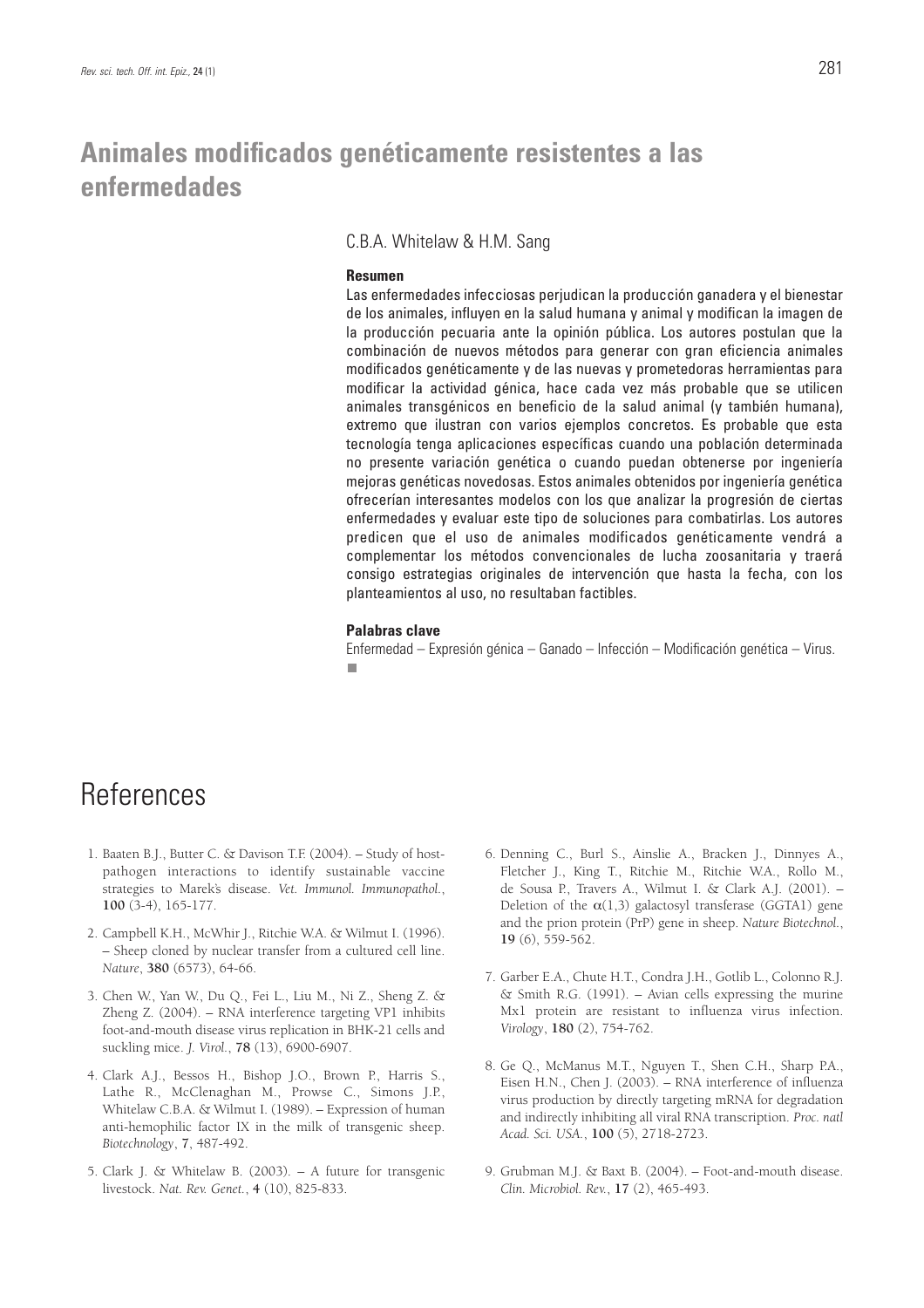- 10. Hammer R.E., Pursel V.G., Rexroad C.E., Wall R.J., Bolt D.J., Ebert K.M., Palmiter R.D. & Brinster R.L. (1985). – Production of transgenic rabbits, sheep and pigs by microinjection. *Nature*, **315** (6021), 680-683.
- 11. Hanotte O., Ronin Y., Agaba M., Nilsson P., Gelhaus A., Horstmann R., Sugimoto Y., Kemp S., Gibson J., Korol A., Soller M. & Teale A. (2003). – Mapping of quantitative trait loci controlling trypanotolerance in a cross of tolerant West African N'Dama and susceptible East African Boran cattle. *Proc. natl Acad. Sci. USA*, **100** (134), 7443-7448.
- 12. Hofmann A., Kessler B., Ewerling S., Weppert M., Vogg B., Ludwig H., Stojkovic M., Boelhauve M., Brem G., Wolf E. & Pfeifer A. (2003). – Efficient transgenesis in farm animals by lentiviral vectors. *EMBO Reports*, **4** (11), 1054-1060.
- 13. Hofmann A., Zakhartchenko V., Weppert M., Sebald H., Wenigerkind H., Brem G., Wolf E. & Pfeifer A. (2004). – Generation of transgenic cattle by lentiviral gene transfer into oocytes. *Biol. Reprod.*, **71** (2), 405-409.
- 14. Jorgensen C.B., Cirera S., Anderson S.I., Archibald A.L., Raudsepp T., Chowdhary B., Edfors-Lilja I., Andersson L. & Fredholm M. (2003). – Linkage and comparative mapping of the locus controlling susceptibility towards *E. coli* F4ab/ac diarrhoea in pigs. *Cytogenet*. *Genome Res.*, **102** (1-4), 157-162.
- 15. Keeling M.J., Woolhouse M.E., May R.M., Davies G. & Grenfell B.T. (2003). – Modelling vaccination strategies against foot-and-mouth disease. *Nature*, **421** (6919), 136- 142.
- 16. Ko J.H., Jin H.K., Asano A., Takada A., Ninomiya A., Kida H., Hokiyama H., Ohara M., Tsuzuki M., Nishibori M., Mizutani M. & Watanabe T. (2002). – Polymorphisms and the differential antiviral activity of the chicken *Mx* gene. *Genome Res.*, **12** (4), 595-601.
- 17. Kolb A.F., Pewe L., Webster J., Perlman S., Whitelaw C.B.A. & Siddell S.G. (2001). – Virus-neutralizing monoclonal antibody expressed in milk of transgenic mice provides full protection against virus-induced encephalitis. *J. Virol.*, **75** (6), 2803-2809.
- 18. Kuroiwa Y., Kasinathan P., Choi Y.J., Naeem R., Tomizuka K., Sullivan E.J., Knott J.G., Duteau A., Goldsby R.A., Osborne B.A., Ishida I. & Robl J.M. (2002). – Cloned transchromosomic calves producing human immunoglobulin. *Nature Biotechnol.*, **20** (9), 889-894.
- 19. Kuroiwa Y., Kasinathan P., Matsushita H., Sathiyaselan J., Sullivan E.J., Kakitani M., Tomizuka K., Ishida I. & Robl J.M. (2004). – Sequential targeting of the genes encoding immunoglobulin-µ and prion protein in cattle. *Nature Genet.*, **36** (7), 775-780.
- 20. Lavitrano M., Bacci M.L., Forni M., Lazzereschi D., Di Stefano C., Fioretti D., Giancotti P., Marfe G., Pucci L., Renzi L., Wang H., Stoppacciaro A., Stassi G., Sargiacomo M., Sinibaldi P., Turchi V., Giovannoni R., Della Casa G., Seren E. & Rossi G. (2002). – Efficient production by sperm-mediated gene transfer of human decay accelerating factor (hDAF) transgenic pigs for xenotransplantation. *Proc. natl Acad. Sci. USA*, **99** (22), 14230-14235.
- 21. Li K.S., Xu K.M., Peiris J.S., Poon L.L., Yu K.Z., Yuen K.Y., Shortridge K.F., Webster R.G. & Guan Y. (2003). – Characterisation of H9 subtype influenza viruses from the ducks of southern China: a candidate for the next influenza pandemic in humans? *J. Virol.*, **77** (12), 6988-6994.
- 22. Lori F., Guallini P., Galluzzi L. & Lisziewicz J. (2002). Gene therapy approaches to HIV infection. *Am. J. Pharmacogenomics*, **2** (4), 245-252.
- 23. Luo G., Danetz S. & Krystal M. (1997). Inhibition of influenza viral polymerases by minimal viral RNA decoys. *J. gen. Virol.*, **78** (Pt 9), 2329-2333.
- 24. McCreath K.J., Howcroft J., Campbell K.H., Colman A., Schnieke A.E. & Kind A.J. (2000). – Production of genetargeted sheep by nuclear transfer from cultured somatic cells. *Nature*, **405** (6790), 1066-1069.
- 25. McGrew M.J., Sherman A., Ellard F.M., Lillico S.G., Gilhooley H.J., Kingsman A.J., Mitrophanous K.A. & Sang H. (2004). – Efficient production of germline transgenic chickens using lentiviral vectors. *EMBO Reports*, **5** (7), 728- 733.
- 26. Marasco W.A. (2001). Intrabodies as antiviral agents. *Curr. Top. Microbiol. Immunol.*, **260**, 247-270.
- 27. Mello C.C. & Conte D. (2004). Revealing the world of RNA interference. *Nature*, **431** (7006), 338-342.
- 28. Minor P.D. (2003). Polio vaccines and the cessation of vaccination. *Expert Rev. Vaccines*, **2** (1), 99-104.
- 29. Mozdziak P.E., Borwornpinyo S., McCoy D.W. & Petitte J.N. (2003). – Development of transgenic chickens expressing beta-galactosidase. *Dev. Dynam.*, **226** (3), 439-445.
- 30. Muller M., Brenig B., Winnacker E.L. & Brem G. (1992). Transgenic pigs carrying cDNA copies encoding the murine Mx1 protein which confers resistance to influenza virus infection. *Gene*, **121** (2), 263-270.
- 31. Nicholson K.G., Wood J.M. & Zambon M. (2003). Influenza. *Lancet*, **362** (9397), 1733-1745.
- 32. Niemann H., Rath D. & Wrenzycki C. (2003). Advances in biotechnology: new tools in future pig production for agriculture and biomedicine. *Reprod. dom. Anim.*, **38** (2), 82- 89.
- 33. Ono E., Amagai K., Taharaguchi S., Tomioka Y., Yoshino S., Watanabe Y., Cherel P., Houdebine L.M., Adam M., Eloit M., Inobe M. & Uede T. (2004). – Transgenic mice expressing a soluble form of porcine nectin-1/herpesvirus entry mediator C as a model for pseudorabies-resistant livestock. *Proc. natl Acad. Sci. USA*, **101** (46), 16150-5.
- 34. Pfeifer A. (2004). Lentiviral transgenesis. *Transgenic Res.*, **13** (6), 513-22.
- 35. Rothschild M.F. (2004). Porcine genomics delivers new tools and results: this little piggy did more than just go to market. *Genet. Res.*, **83** (1), 1-6.
- 36. Sang H. (2004). Prospects for transgenesis in the chick. *Mechanisms Dev.*, **121** (9), 1179-1186.